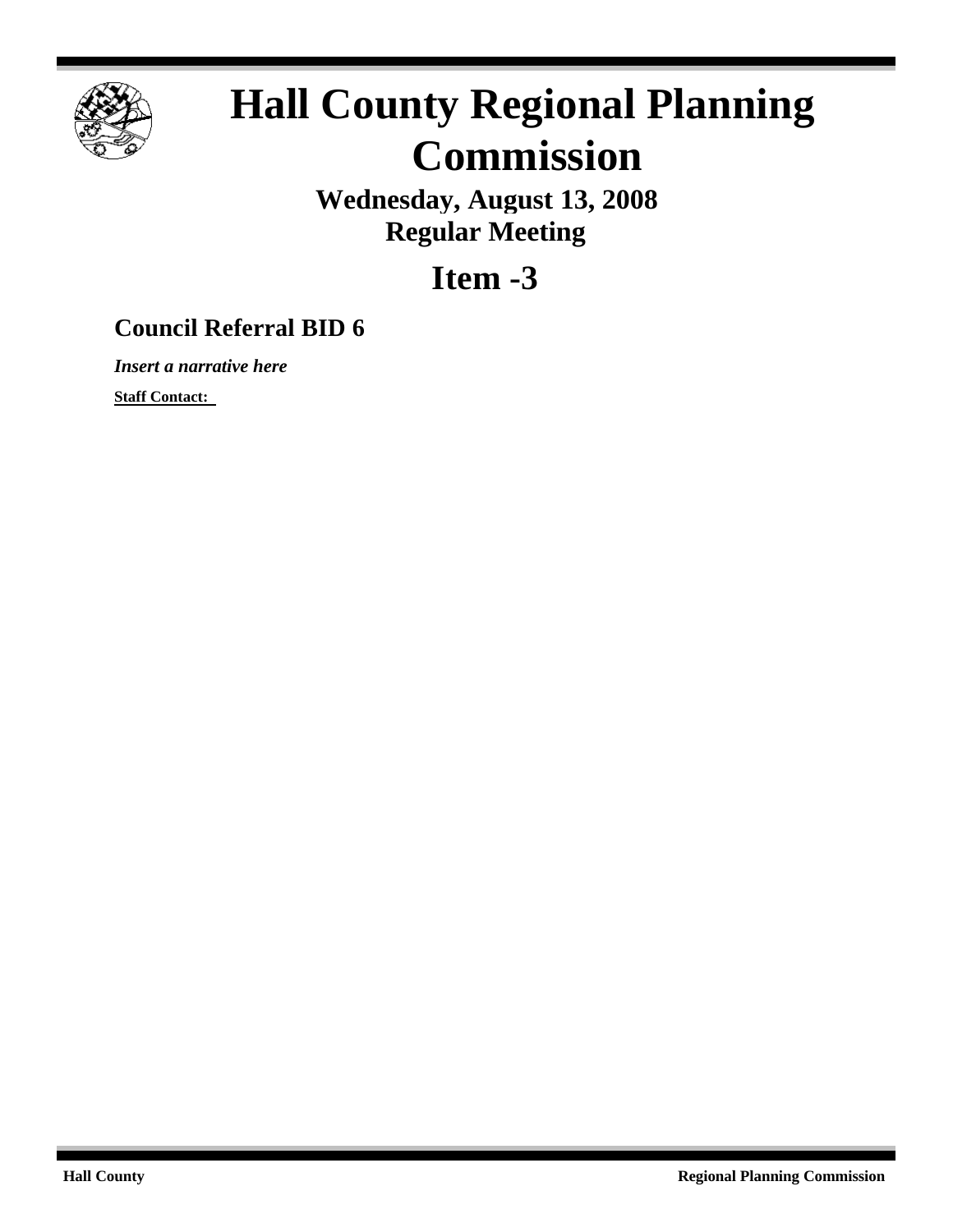#### **Agenda Item #5**

#### **PLANNING DIRECTOR RECOMMENDATION TO REGIONAL PLANNING COMMISSION:**

July 25, 2008

**SUBJECT:** *Creation of Business Improvement District 6* (C-20-2008GI)

**PROPOSAL:** To create a Business Improvement District for U.S. Highway 30 (Second Street) between Eddy Street and Garfield Street as shown on the attached map. This is a new BID created to pay for and maintain common landscaping.

#### **OVERVIEW:**

The purpose of a Business Improvement District is to raise funds for projects that serve the interests of business owners in the district. Nebraska Statutes allow the creation of Business Improvement Districts that assess and tax business owners for services provided by the BID. These are voluntary organizations that require a majority of the property owners to agree before they can be created.

#### **RECOMMENDATION:**

That the Regional Planning Commission recommend that City Council **approve** the creation of Business Improvement District #6 in Grand Island.

\_\_\_\_\_\_\_\_\_\_\_\_\_\_\_\_\_\_\_ Chad Nabity AICP, Planning Director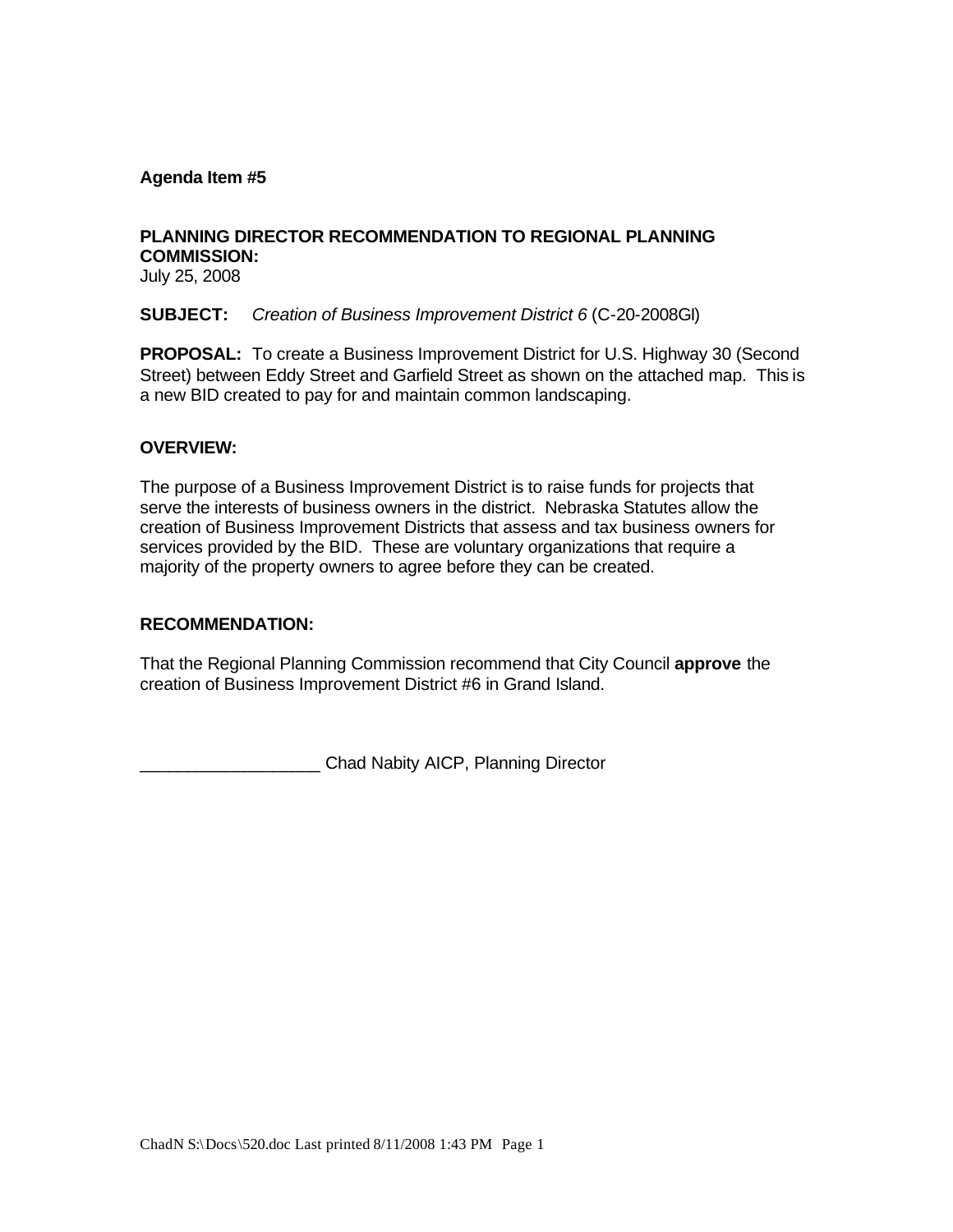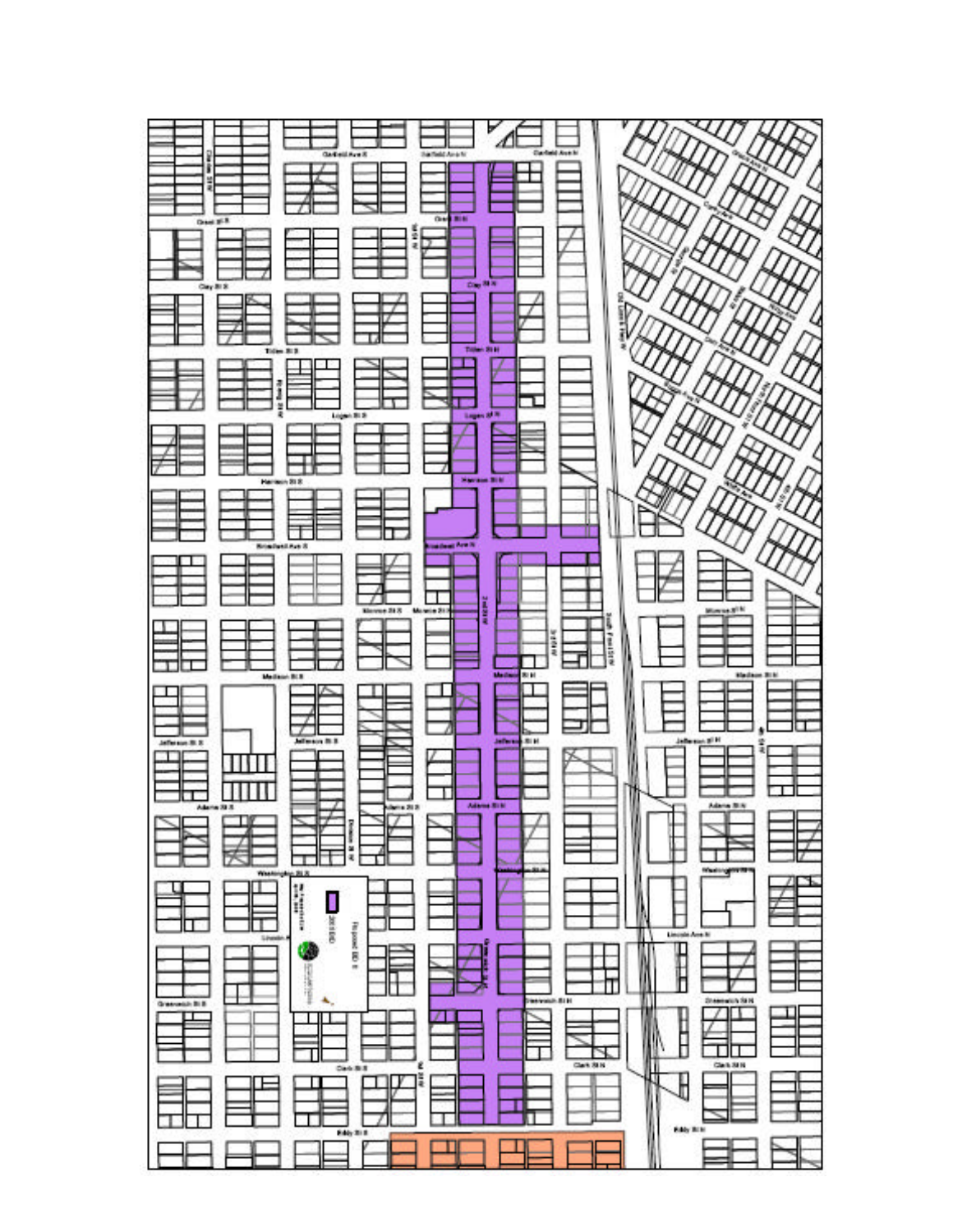#### **Budget Proposal**

#### **Business Improvement District No. 6**

Grand Island, Nebraska

Submitted to the Honorable Mayor and City Council of Grand Island

July 25, 2008

By

Business Improvement District No. 6 Board:

Bob Dodendorf, Chair Cheryl Nietfeldt John Folsom Bill Raile Phil Maltzahn Mike Wanek Dallas Kime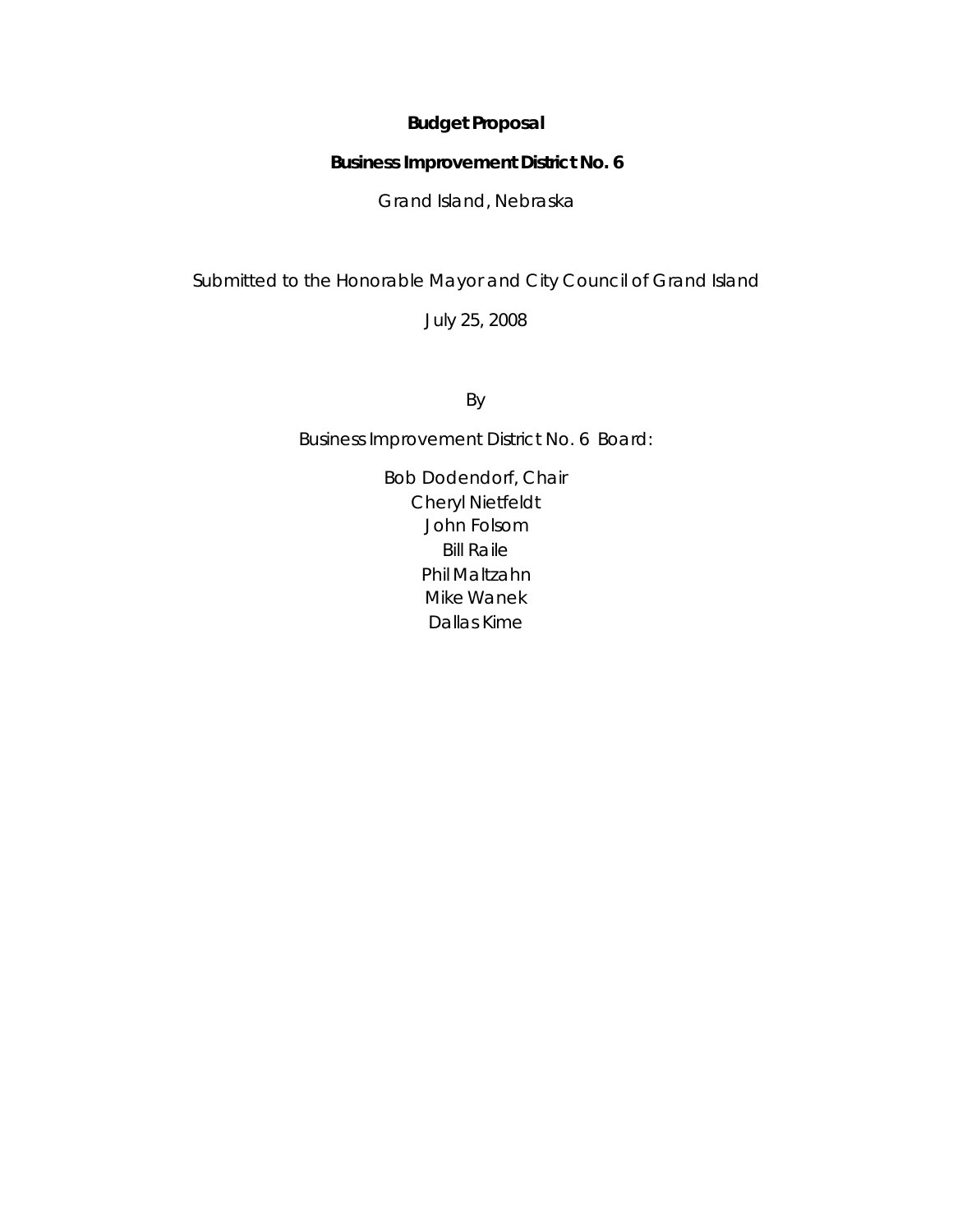#### **Proposed Budget and Purposes for Business Improvement District No. 6**

The board members of Business Improvement District No. 6 have completed a thorough and disciplined process to identify their mission and prioritize the work to be accomplished over the next five years – the life of Business Improvement District No. 6 along U.S. Highway 30 (Second Street) in Grand Island.

While many resources will be employed in the achievement of our mission, including the talent and efforts of stakeholders, this proposal requests a total of \$183,600 for the five year life of the District. The Board is asking for \$43,864 in year one with a proposed \$0.50 per foot decrease. The average assessment over the 5 year period would be \$5.00 per foot.

#### *Beautification and Maintenance of the Public Areas*

Creating a unified landscaping along Second Street is essential to the improvement of the properties. To accomplish this goal the Board has a vision for improvements of the streetscape including landscaping, trees, shrubs and grass. The developed nature of this street and the width of the roadway severely limit the amount of landscaping that can be done. Creation of the District will allow coordination of both the installation and maintenance of the landscaping. A coordinated effort will enhance the looks of the whole area and visually tie the properties together even if ownership remains separate.

The District will have to seek other sources of funds for the majority of the landscaping. These sources include but are not limited to: the State of Nebraska Department of Roads and the Grand Island Community Redevelopment Authority. Both have demonstrated support for this District and have indicated that they are willing to continue and expand that support.